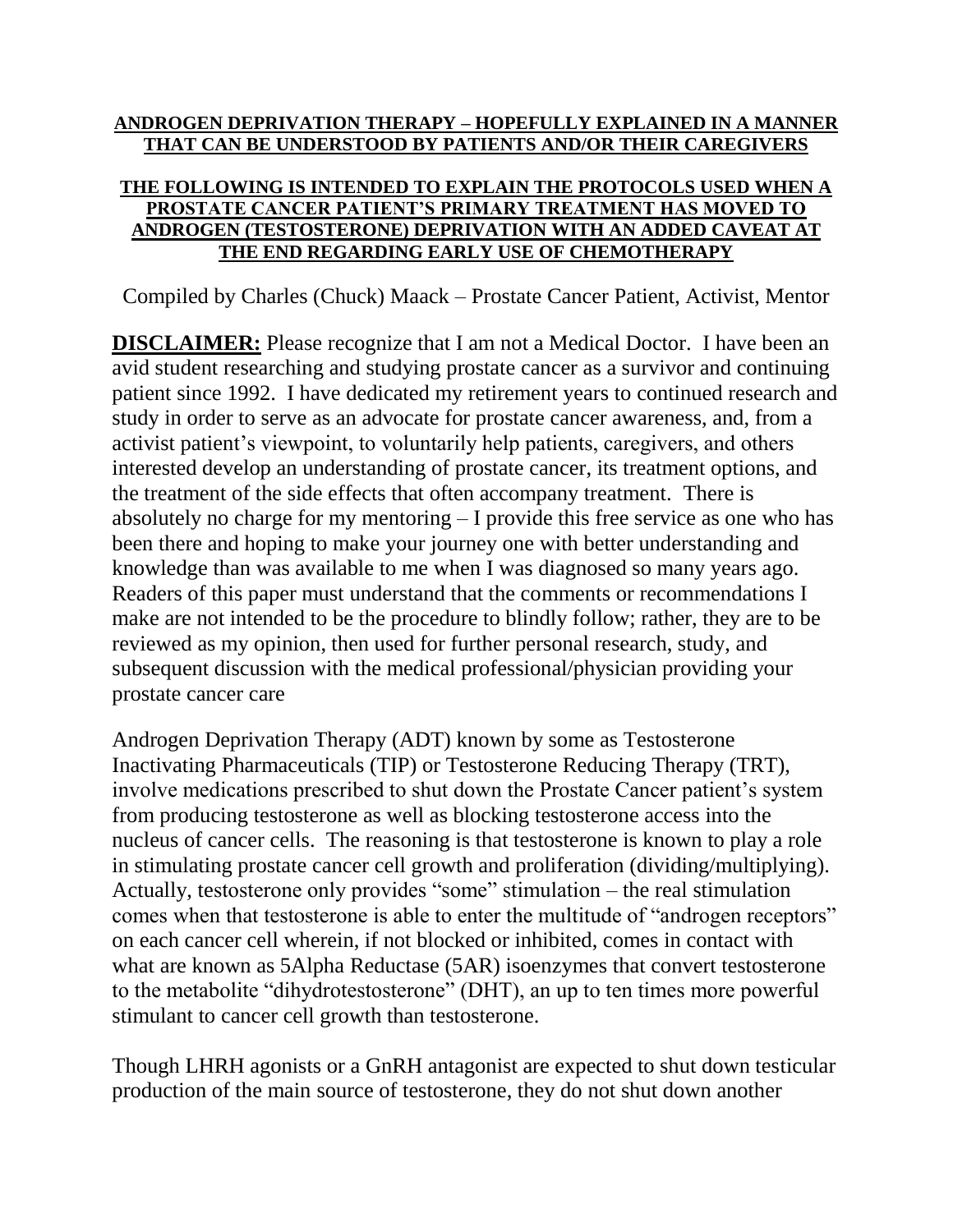source of testosterone production, the adrenal glands. So, to make sure the adrenal gland testosterone is not able to enter the nucleus of cancer cells, an anti-androgen is prescribed to block that access (bicalutamide/Casodex, flutamide/Eulexin, or nilutamide/Nilandron). Since there can be androgen receptor mutation wherein testosterone can still enter the cancer cell nucleus and come in contact with 5AR isoenzymes, a 5AR "inhibitor" to hopefully block that testosterone from coming in contact with 5AR isoenzymes and converted to DHT, is prescribed (dutasteride/Avodart – preferred – or finasteride/Proscar); further explained here: <http://tinyurl.com/74bkzam>

Should this protocol eventually show failure in keeping testosterone from cancer cells, and if the cancer has already metastasized away from the prostatic bed and into lymph nodes or bone, there are two recent medications still available and approved in some countries for those patients with known metastasis that have been shown as effective prior to having to move to more toxic "chemotherapy:"

These are Zytiga/abiraterone acetate that pretty much totally shuts down the three sources of testosterone production – testicular production, adrenal gland production, AND testosterone even cancer cells can produce within themselves! This medication is pretty much a "super" testosterone reducing medication. The other is Xtandi/enzalutamide that provides a much more total block of testosterone from access to the androgen receptors on cancer cells – pretty much a "super" antiandrogen. One or the other of these two drugs have been very successful for some for many months to years, and not as successful for others. For those patients wherein either medication has shown early failure, these patients may have what is known as a truncated AR-V7 splice variant in their blood stream that inhibits the effectiveness of these medications. With that possibly being the case, there are a couple drugs under study to over-ride the AR-V7 activity but as of the time of this writing still not available for prescribing – Galeterone and Neclosamide. A recent study, however, has also determined that an over-the-counter product, berberine, appears to also over-ride the activity of AR-V7, so could be tried by patients approved by their treating physician pending the results of Galeterone and/or Neclosamide trials. Another recent study made note that statins can boost the effectiveness of Zytiga.

When a patient is on either Zytiga or Xtandi successfully for quite some time, but then that protocol appears to be failing, the other of these medications could be tried (if available in the country where one lives).